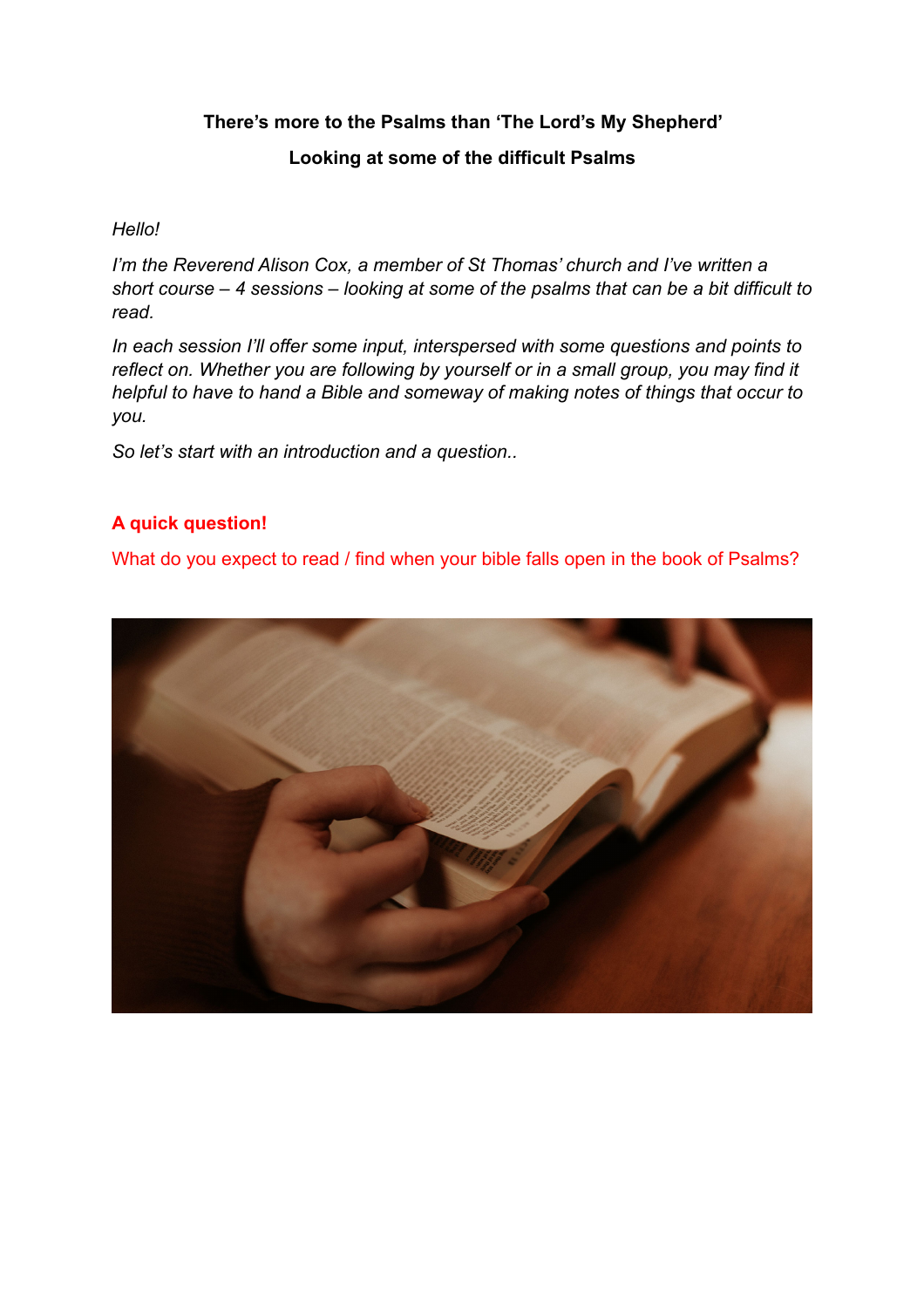If you've said anything along the lines of 'songs /poems / praise / comfort / challenge / God's voice' you would be right. The collection of 150 songs and poems making up the Book of Psalms in our Old Testament has all this – and more!

In this short series we're going to look at some of those that fall into the 'more' category - specifically at some of the so-called 'difficult' psalms.

Some psalms are difficult because we live at such a remove from the time and place of their origin that it's not easy to understand them or apply their teaching. Some are difficult because of their content.

Of the latter, many are cries of lament (mostly individual, occasionally national) about God being absent, silent, inactive or even powerless. Others question God and express anger at what is seen as injustice on God's part and some, at different times, have been censored or banned altogether from public worship.

… So if your response to the opening question was something like 'anger/ despair/ hopelessness/ lack of faith' you would also have been right!

Welcome to the 'difficult' psalms.

## *A bit of introduction*

The Old Testament Book of Psalms, a collection of ancient Hebrew poetic songs was compiled over a period of about five hundred years . One of the earliest is Psalm 29, widely thought to have originally been a hymn to the Canaanite god Baal. Others were composed after the Exile and most were apparently written for worship in the Temple in Jerusalem. They contain the state of the state of the state of the state of the state of the state of the state of the state of the state of the state of the state of the state of the state of the state of the st

vary enormously in length ( **Look up Psalm 117 and 119!**) Some have individual titles; some are addressed to worship leaders and musicians and have musical directions or instructions for how the psalm was to be used in the service. Many have individual names attached to them, most famously the psalms attributed to the great king of Israel, David.

Our Old Testament book of 150 psalms is subdivided into 5 Books (1-41, 42-72, 73-89, 90-106 and 107-150, following an ancient Jewish tradition to imitate the Pentateuch ( the Torah, the 5 Books of Moses – our first 5 OT books.) Whatever the theme of a psalm, each ends with some form of doxology – a short "hymn" of praise to God or in praise of God's deeds.

### *The place of Psalms in worship*

Psalms have always had a particular place in Hebrew and Christian worship, the latter because of its rootedness in both Jewish worship and later monastic tradition, where psalms were fundamental to worship.

In many churches today, psalms are less familiar to worshippers than to those in previous generations. The centuries of chanting psalms during Morning and Evening